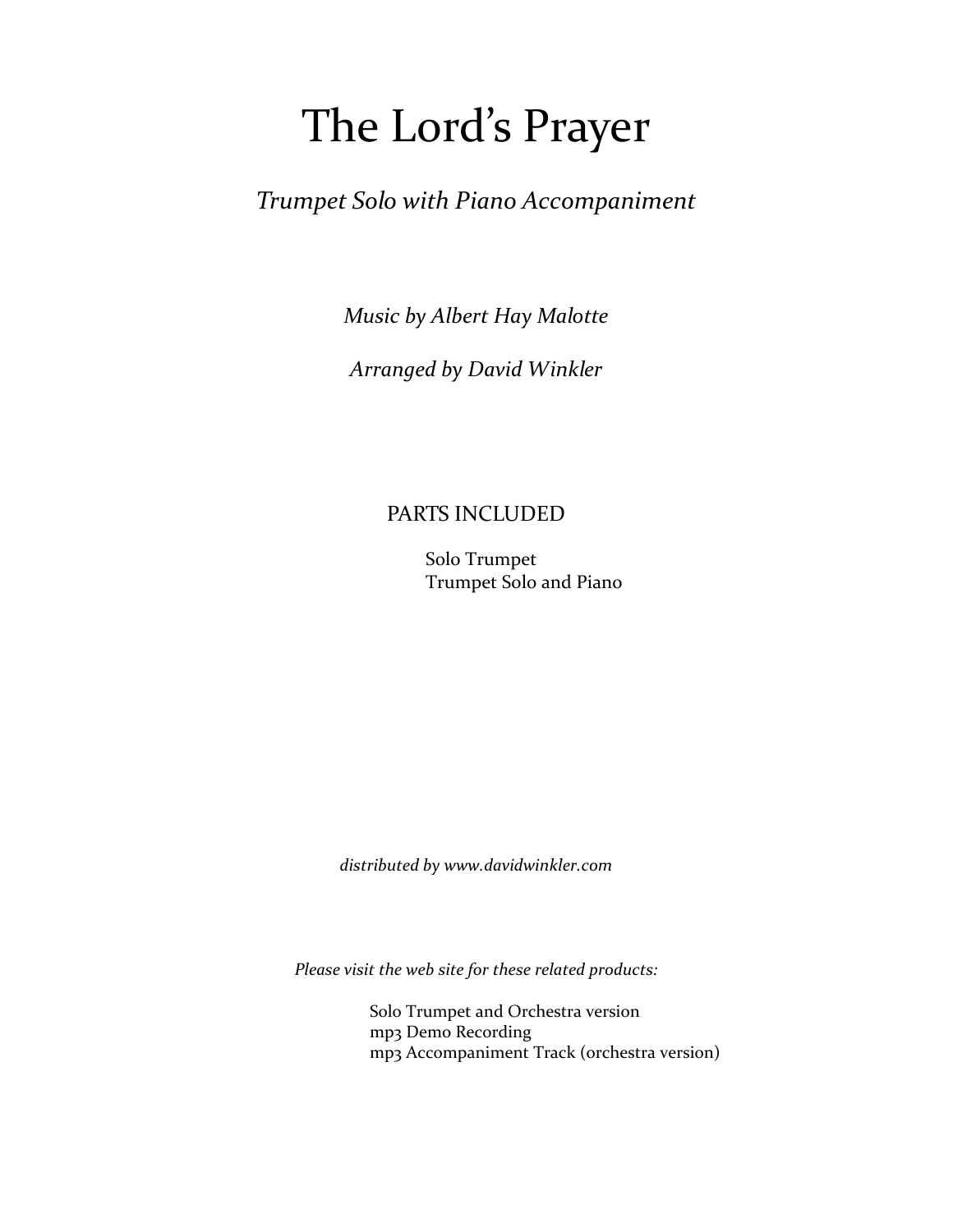#### **Solo Trumpet**

### **The Lord's Prayer**

*Trumpet Solo with \*Piano*

Music by Albert Hay Malotte *arranged by David Winkler*



*\* An orchestrated mp3 accompaniment track is also available.*

Copyright © 1935 (Renewed) by G. Schirmer, Inc. (ASCAP). This arrangement © 2017 by G. Schirmer, Inc. (ASCAP). International Copyright Secured. All Rights Reserved. Used by permission. Warning: Unauthorized reproduction of this publication is prohibited by Federal Law and is subject to criminal prosecution. *This arrangement distributed by www.davidwinkler.com*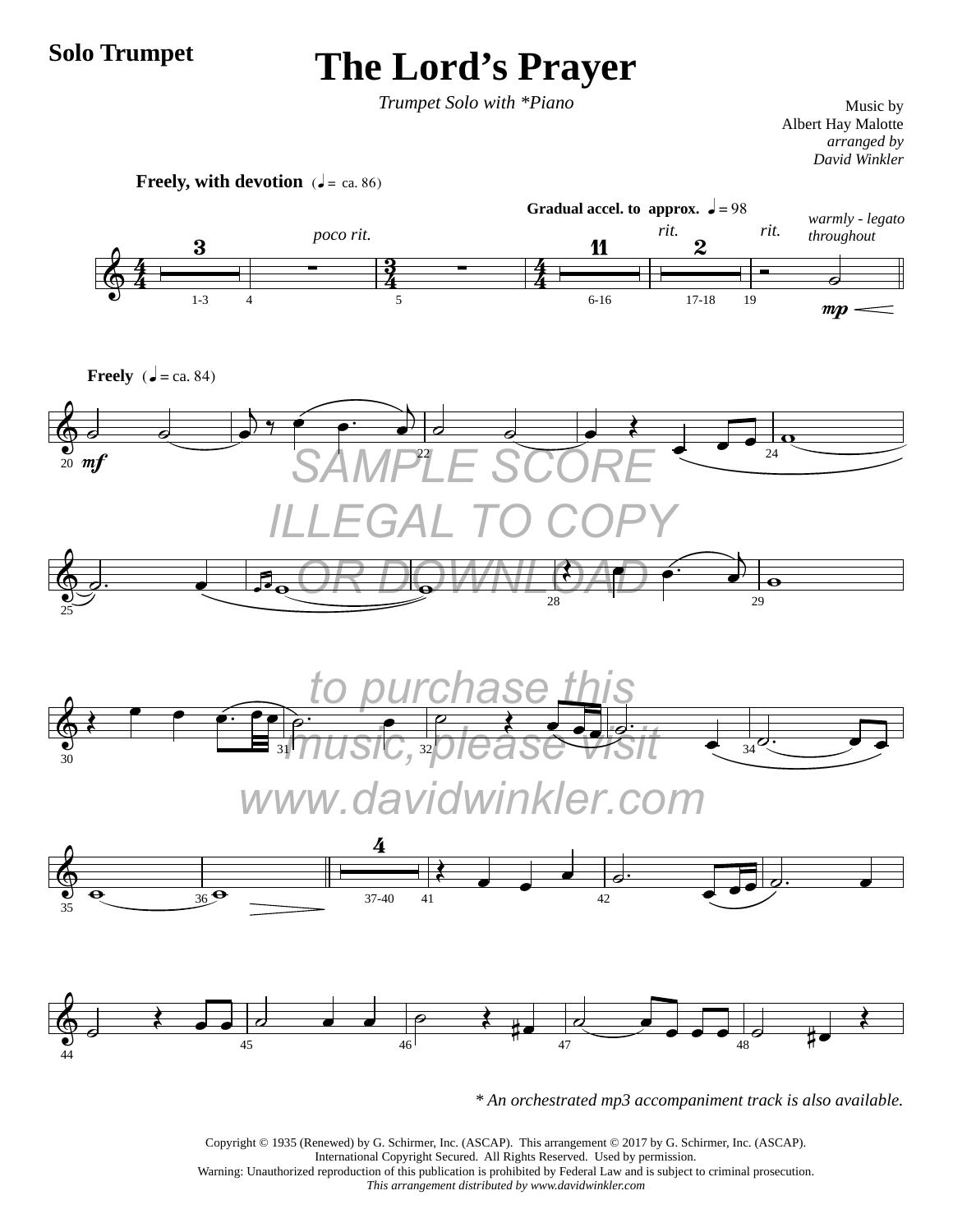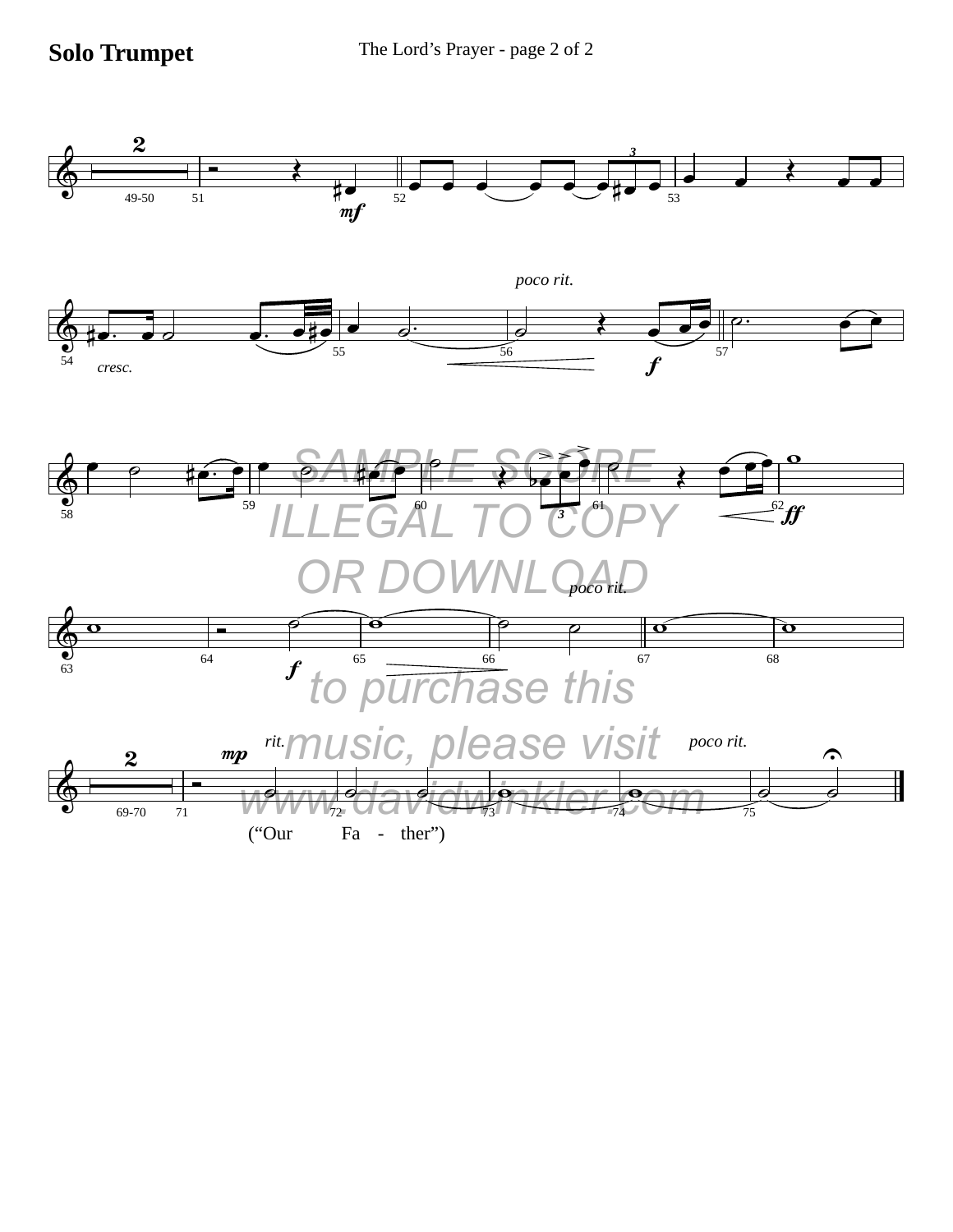#### **Trumpet Solo and Piano**

## **The Lord's Prayer**

*Trumpet Solo with Piano*

Music by Albert Hay Malotte *arranged by David Winkler*

**Freely, with devotion**  $\mathbf{z} = \text{ca. 86}$ 





Copyright © 1935 (Renewed) by G. Schirmer, Inc. (ASCAP). This arrangement © 2017 by G. Schirmer, Inc. (ASCAP). International Copyright Secured. All Rights Reserved. Used by permission. Warning: Unauthorized reproduction of this publication is prohibited by Federal Law and is subject to criminal prosecution. *This arrangement distributed by www.davidwinkler.com*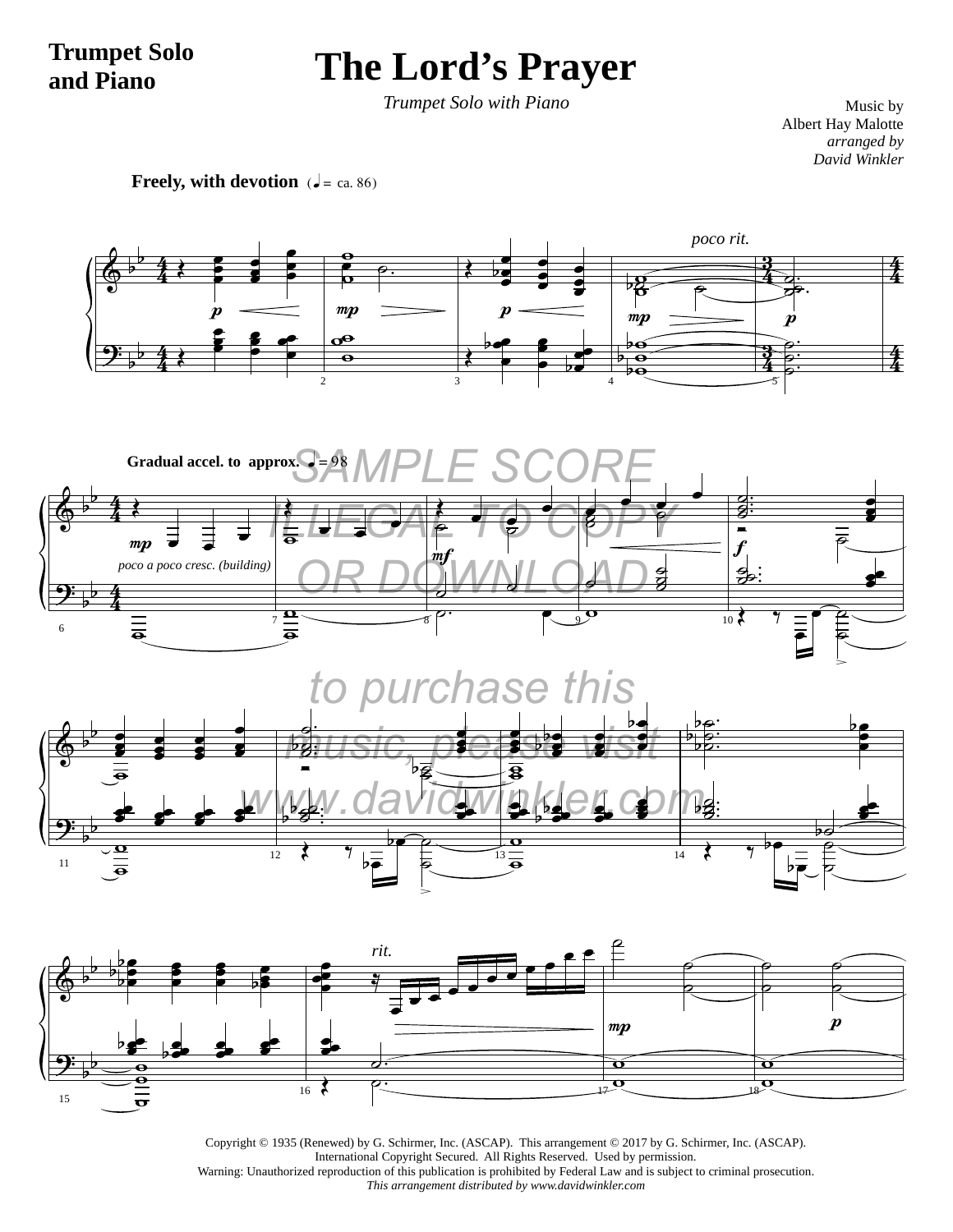### **Trumpet Solo / Piano** The Lord's Prayer - page 2 of 5

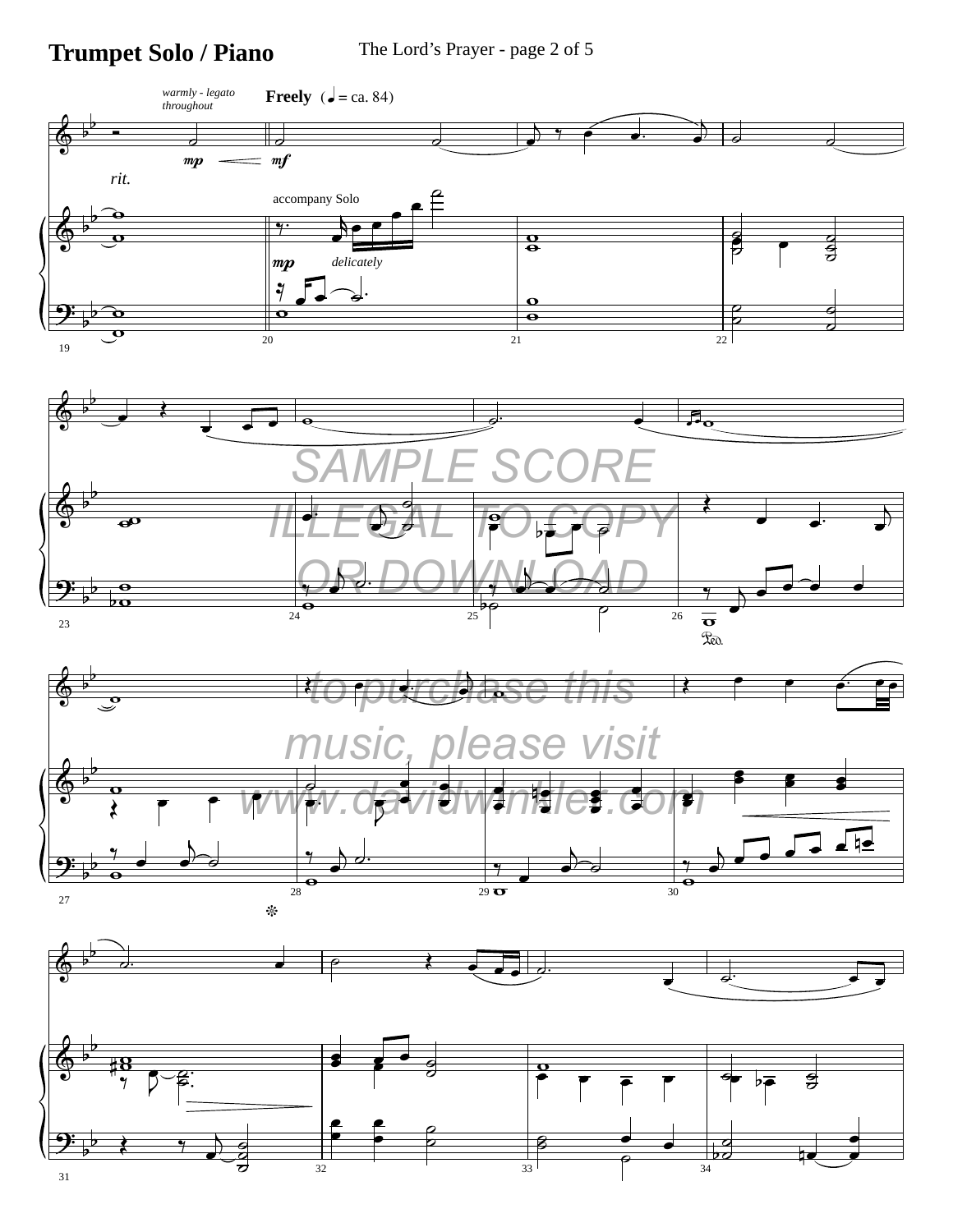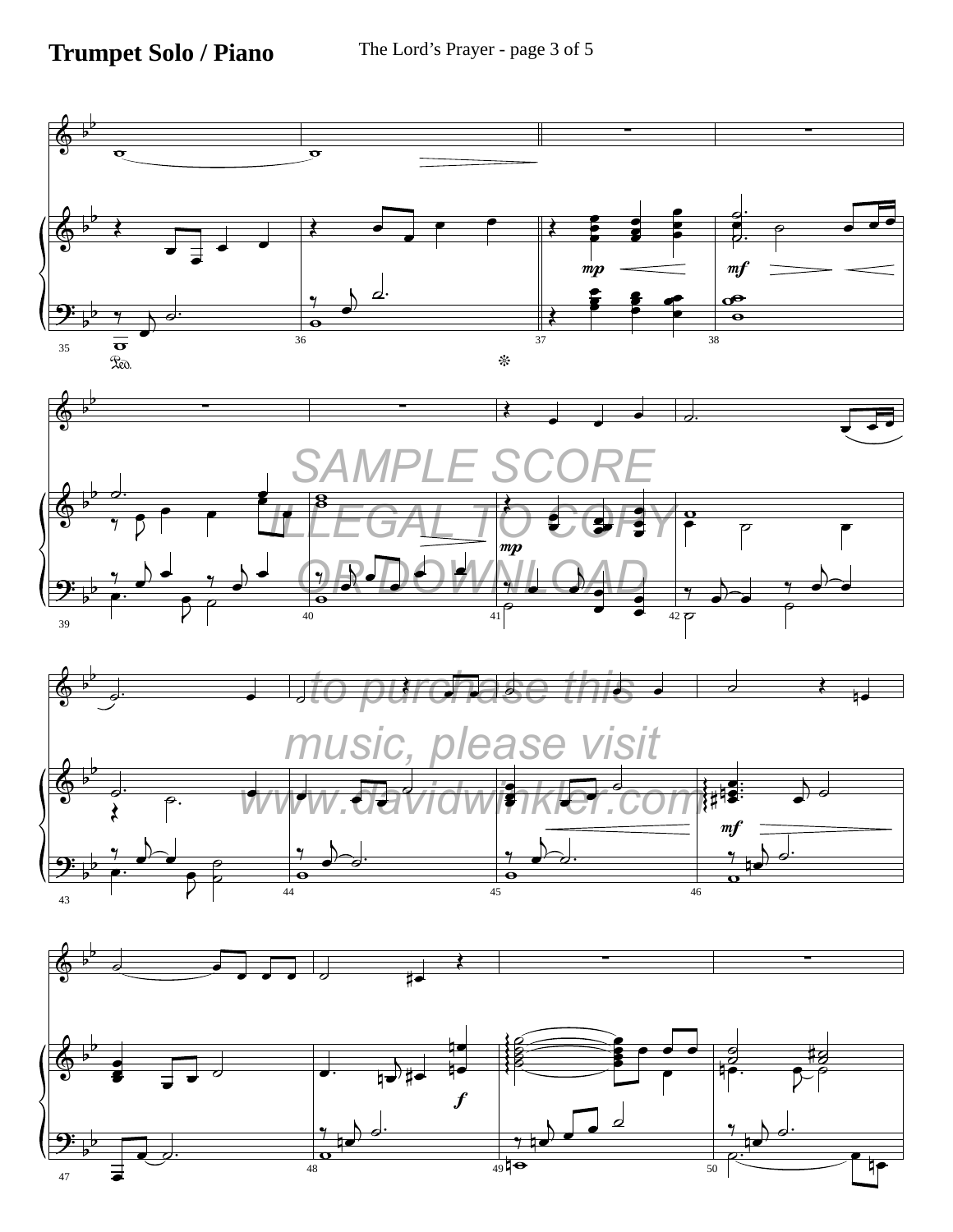